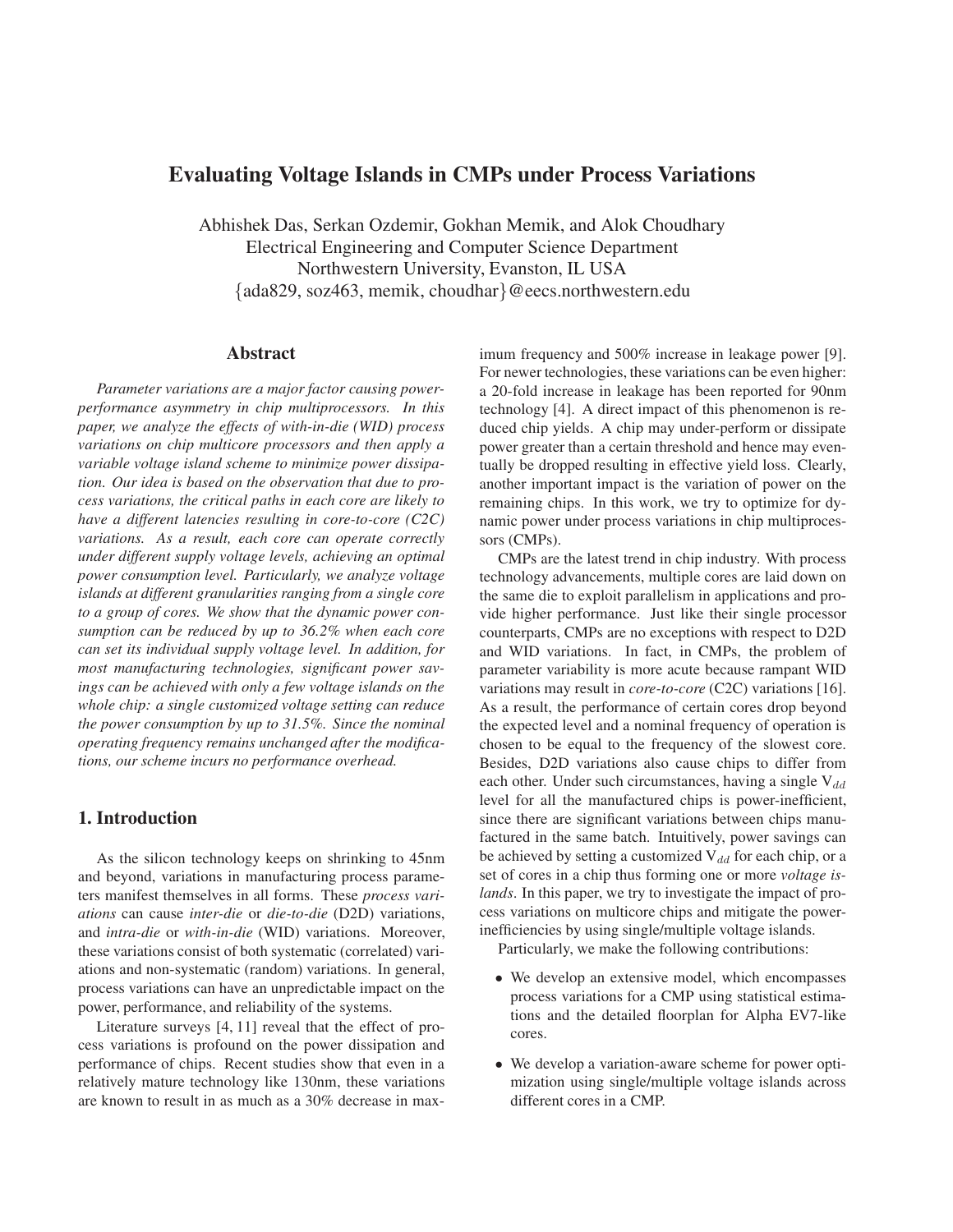- We analyze varying voltage island granularities and show that depending on the technology, even a single voltage island can reduce the power consumption significantly.
- Finally, we formulate an analytical model that can be used to estimate the advantages of voltage islands for different manufacturing processes.

Overall, our results show that the multiple voltage island scheme results in up to 36.2% power reduction in our target architectures. A single voltage island, on the other hand, can save up to 31.5% of the dynamic power.

The remainder of the paper is organized as follow. Section 2 describes the models for power estimation under process variations. In Section 3, we present the multiple voltage island scheme aimed at dynamic power optimization. Section 4 illustrates the experimental results followed by the discussion of related work in Section 5. The paper is concluded with a summary in Section 6.

# **2. Architecture and Process Models**

### **2.1. Architecture Modeling**

Our goal in this study is to evaluate the impact voltage islands in a CMP system, where each core or a set of cores will be able to set its supply voltage such that it will continue correct operation with optimal power consumption. In this approach, we need to examine the impact of changing supply voltage levels on latency of the critical path of the processor. To model the critical path, we have taken into account the 7-stage pipeline of an Alpha-21364 (EV7) processor. The main components of our processor model are the issue queue, the register file, the integer execution units and the memory hierarchy consisting mainly of the L1 data cache. These structures are known to be the critical components in high-performance microprocessors and hence are included in our study, whereas the remaining structures are omitted to reduce the simulation time. The detailed modeling description of the individual microarchitectural units can be found in [8].

To understand the impact of variations on our processor architecture, we have also analyzed the latency distribution of different architectural components under process variations (the variation models are described in the next section). In Figure 1 we plot the latency distributions for different architectural units under process variations. The figure also shows the cumulative latency distribution (i.e., the latency of the entire chip) determined by the longest latency component for each modeled chip. We must highlight that the studied components have equal latency before the introduction of process variations. The results clearly reveal that the latency distribution of the cache dominates the



**Figure 1. Latency distribution of each unit for a set of 2000 processors for**  $\phi = 0.5$ . The cu**mulative distribution corresponds to the critical path of the chip.**

cumulative latency distribution of the chips. For a set of 2000 chips we simulated, 58.9% of the critical paths were found to lie in the L1 cache.

The fact that caches are most vulnerable to unit-to-unit variations can be explained by several reasons. First, level 1 caches have a high frequency requirement and consequently tend to utilize low threshold voltages [3]. Second, according to the "FMAX" model introduced by Bowman et al. [5], the number of independent critical paths  $(N_{cp})$  and critical path logic depth  $(L_{cp})$  are two factors determining the criticality of a component. Thus a unit having a high  $N_{cp}$  to  $L_{cp}$  ratio, will have a larger variance to mean ratio in its delay distribution, leading to an increased susceptibility to process effects. SRAM structures have a high number of critical paths with low logic depths in those paths, making them highly susceptible to process variations. In fact, Humenay et al. [17] have demonstrated that unit-to-unit variations will be dominated by SRAM structures under process variations. Figure 2 depicts the frequency slowdown of several microarchitectural components having different  $N_{cp}$  due to random process variations. It is clear that SRAM structures with a high  $N_{cp}$  value have a significantly higher chance to contain the critical path of the processor. This analysis shows that the designers can employ voltage scaling techniques that treat the cache separately.

We must note that a change in the supply voltage will not affect the cache only. Regardless of the critical path selected, if the supply voltage of a core can be reduced, the power consumption of the whole core will be reduced.

#### **2.2. Modeling Process Variations**

Process variations can be defined as statistical variations in circuit parameters like gate-oxide thickness, channel length and Random Dopant Effects (RDE) due to the shrinking process geometries [4]. Process variations mainly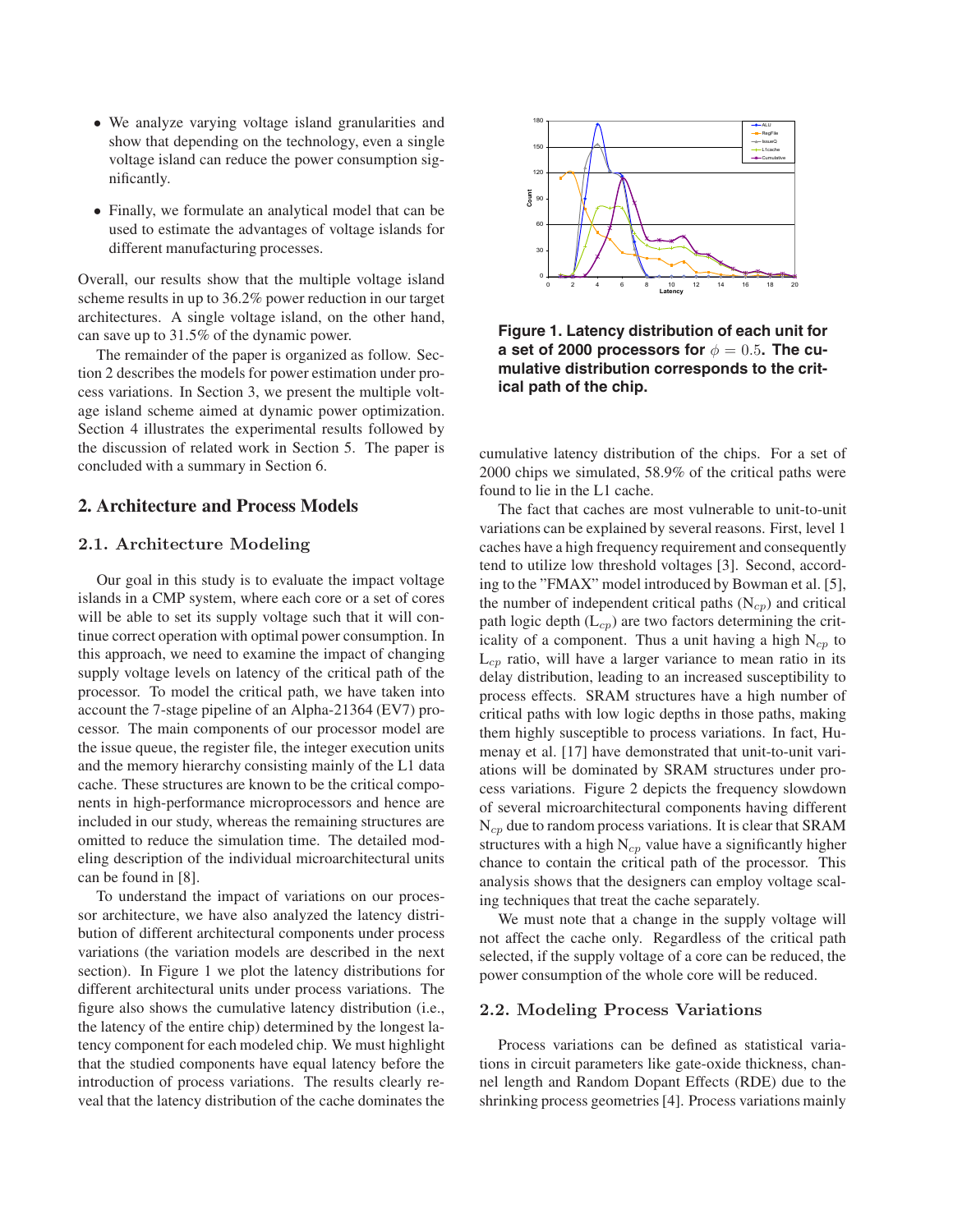

## **Figure 2. Frequency slowdown for L1 caches compared to other microarchitectural units (courtesy [17]).**

consist of D2D and WID variations. D2D variation refers to the variation in process parameters across dies and wafers, whereas WID variation is the variation in device features within a single die, causing non-uniform characteristics inside a chip. Independent of their type, process variations generally fall into two categories: spatially-correlated variations where devices close to each other have a higher probability of observing a similar variation level, and random variations causing random differences between various devices within a die.

**Table 1. Nominal and 3**σ **variation values for each process parameter modeled**

|                          | $L_{gate}$ | $V_{th}$ | W            | ௱            | ILD-T/H      |
|--------------------------|------------|----------|--------------|--------------|--------------|
| Nominal<br>Value         | 45nm       | 220mV    | $0.25 \mu m$ | $0.55 \mu m$ | $0.15 \mu m$ |
| $3\sigma$ -<br>variation | $\pm 10$   | $\pm 18$ | $\pm$ 33     | $\pm$ 33     | $\pm$ 35     |

To measure the impact of process variations on our processor model, we considered 5 different variation parameters. These are interconnect metal thickness (T), inter-layer dielectric thickness (ILD-T or H), line-width (W) on interconnects, gate length  $(L_{gate})$ , and threshold voltage  $(V_{th})$ for the MOS devices. The variation limits for these parameters are given by Nassif [20]. The mean( $\mu$ ) and  $3\sigma$  values for each source of variation are listed in Table 1.

We model both spatially correlated and random process variations for our architecture. To take into account the spatial correlation we use a range factor  $(\phi)$  in the 2D layout of the chip. Thus each process parameter *x* can be expressed as a function of its mean( $\mu$ ) and variation( $\sigma$ ) and the range( $\phi$ ) values as shown in Equation 1.

$$
Param_x = \mathbf{f}(\mu_x, \sigma_x, \phi) \tag{1}
$$

$$
C_i = \frac{\phi}{d_i} - 1 \quad if \quad d_i \le \phi \quad ; \quad else \quad C_i = 0 \quad (2)
$$

Equation 2 illustrates the role of the range parameter in determining the correlation coefficient. If in a 2D plane two points  $x_i$  and  $y_i$  are separated by a distance  $d_i$ , then the spatial correlation factor  $C_i$  between them can be thought of as an inverse linear function involving  $\phi$  and  $d_i$ . Note that there is no correlation between two spatial points which are more than  $\phi$  units apart. With this background, we have generated a spatial map of various parameter values using the R statistical tool [2]. To generate process parameters for a multicore chip, we have replicated the Alpha EV7 floorplan described in the HotSpot tool [25] to form a 16 core CMP. Figure 3 depicts the procedure for threshold voltage generation under process variations.



# Figure 3. V<sub>th</sub> Map for 16 cores in each chip **with (a)**  $\phi = 0.3$ , (b)  $\phi = 0.7$  and (c)  $\phi = 0.5$ . **Inset in (c) shows the**  $V_{th}$  **map for a single core.**

Random variations caused by RDE mainly manifest themselves as random changes in  $V_{th}$  under process variations. Hence to model random variations we use random values from a uniform random distribution to augment the spatially correlated values. The amount of random variations in each parameter can be different and is set according to the results presented in previous work [15]. Compared to spatially-correlated variations, the magnitude of random variations remain lower and generally does not exceed 30% of the overall variations. Note from Figures  $3(a)$  and  $3(b)$ that in our model the random variations depend on the  $\phi$ value. For a small  $\phi$  value (0.3), the parameters are highly random, whereas for a large value of  $\phi$  like 0.7, the param-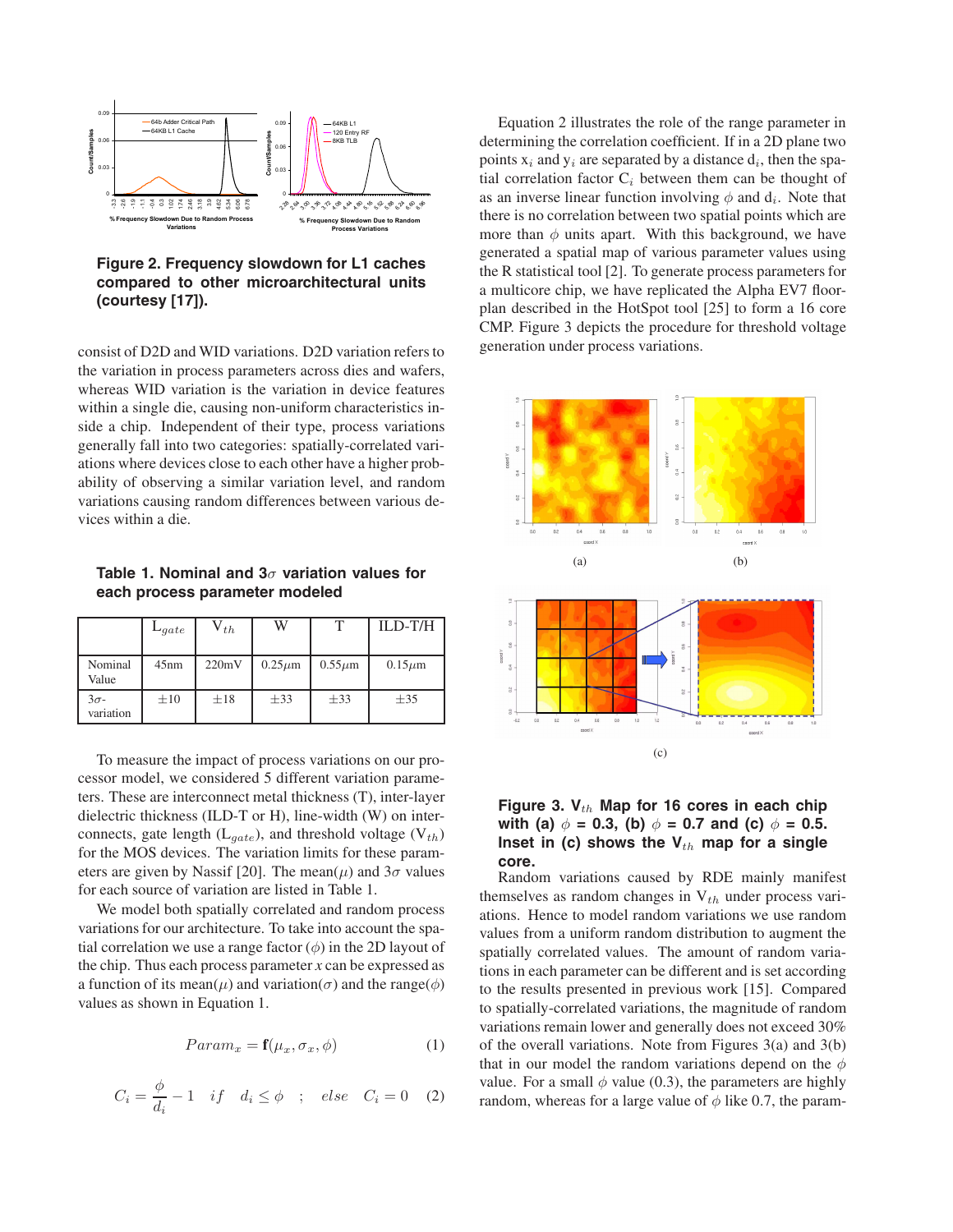eters are highly correlated. A  $\phi$  value of zero would imply totally random variations.

A set of values are generated for each process parameter and are fed into the parameterized SPICE models described in Section 2.1. A batch of 2000 chips are simulated from these models. Thus once the simulation of a chip (precisely the 16 cores within a single chip) is completed, we generate a new set of parameter values corresponding to another chip. This automated procedure accurately simulates the WID variations for each chip. Since we pick the initial parameters from a normal distribution, the effects of D2D variations are also captured.

### **3. Power-Aware Multiple Voltage Islands**

#### **3.1. Methodology**

This section presents an overview of the power-aware multiple voltage island scheme for CMPs. When processors are manufactured, they operate at a voltage level set during the design of the processor. This voltage level called the *nominal voltage* is usually chosen at the design time. However, under process variations setting a constant level for all the manufactured chips is considerably inefficient. First, different chips will have different latency slacks, which can be taken advantage of by customizing the voltage level for each chip. In addition, if we consider C2C variations, different cores will tend to have different latencies. In such cases, the operating frequency of the whole chip is determined by the maximum latency across all cores. It is known that the dependency of delay (D) or latency on the supply voltage is given by:

$$
D \propto \frac{V_{dd}}{(V_{dd} - V_{th})^{\alpha}} \tag{3}
$$

where  $V_{th}$  is the threshold voltage and  $\alpha$  is technology constant varying between 1 and 2. Equation 3 implies that cores which have a latency lower than that of the slowest core (nominal delay), can increase their latencies by scaling down the  $V_{dd}$  in steps till they reach some minimum value. We refer to this voltage as the *minimum stable* supply voltage  $(V_{opt})$ . Beyond this point the circuit operation fails. On the other hand, nominal supply voltage can be defined as the voltage set during design time which gives the desired latency for the set of manufactured chips. Our experiments indicate that for most cases the supply of one or more cores can be reduced below the nominal  $V_{dd}$  value. This optimization can significantly cut down static and dynamic power dissipation, hence lowering the energy of the whole system. Thus, in a multicore system a single core or a group of cores can be clustered on the basis of critical latencies and assigned a custom supply voltage. Such clusters with a customized V<sub>dd</sub> can be referred to as a *volt*- *age islands*. In general, if there are *k* voltage islands in a system having a nominal clock frequency of  $f_{clk}$  and a corresponding supply voltage  $V_{dd}$ , the dynamic and leakage power savings can be denoted by:

$$
\Delta P_{dynamic} = C_{load} \cdot f_{clk} \cdot \sum_{k=1}^{n} (V_{dd}^2 - V_k^2) \tag{4}
$$

$$
\Delta P_{static} = \sum_{k=1}^{n} I_{leak_k} \cdot (V_{dd} - V_k)
$$
 (5)

where  $I_{leak_k}$  and  $C_{load}$  represents the average leakage current and load capacitance for each voltage island. Since our target CMP includes 16 cores, *k* can take values from 1 to 16. In the former case, the entire multicore system operates on a customized  $V_{dd}$ , while in the latter case each core has a different supply.



#### **Figure 4. Various voltage island schemes.**

Since voltage islands can contain a single core or a collection of cores, we divide the possible variable voltage islands into the following cases. On one extreme, each core can be allocated an individual  $V_{dd}$  and thus the chip will have 16 different voltage islands. On the other extreme, the chip can be assigned a single customized  $V_{dd}$  to optimize for power, thus having one voltage island. The other possibilities can be to divide the chip into 2, 4 and 8 islands. Figure 4 depicts some possible voltage island schemes for our 16-core CMP model. Note that for 2 and 8 voltage island configurations, we have two options. The cores can be selected horizontally or vertically to form the islands. For example, for the 2 islands case, the upper 8 and lower 8 cores can form the 2 islands (2-horizontal) or the left and right 8 cores can form the voltage island (2-vertical). In Section 4, we present results with both types of orientations.

One way of implementing the multiple voltage island scheme is to have a configurable DC-DC voltage converter in each voltage island. Once the chip has been tested the voltage levels for each island will be set once; in that way a dynamic adjustment can be avoided. Besides, several software tools allow user-level voltage control to change the supply particularly in mobile processors [1]. This concept can similarly be extended to multicore systems. The extra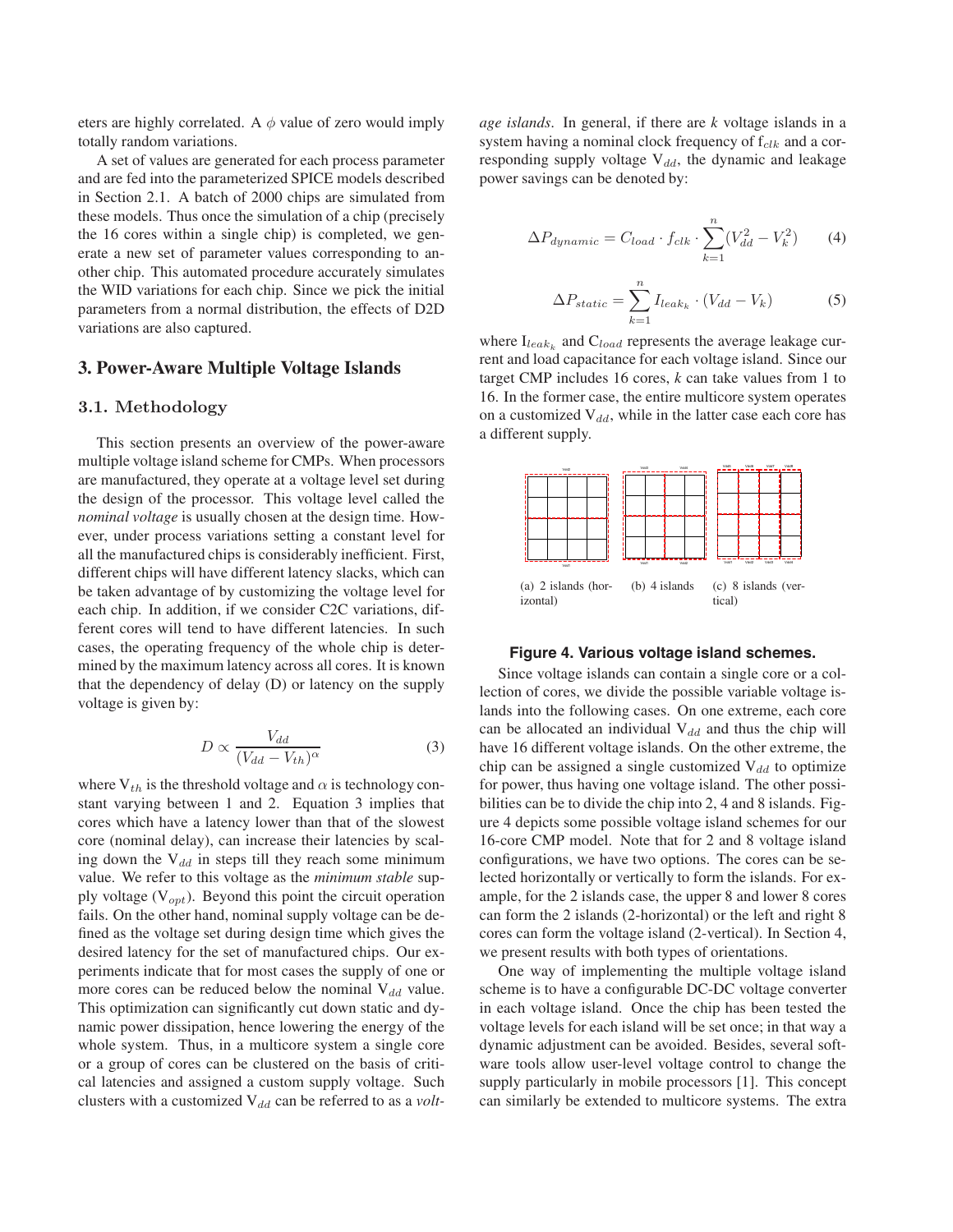

**Figure 5. Optimum voltage for different voltage islands given as a function (h) of latency.**



**Figure 6. An example latency distribution curve (g(***l***)).**

overhead is going to be in the form of a supply voltage table keeping the voltage specifications for each island or core. The kernel is going to use this table during the boot operation. Alternatively, hardware mechanisms like [12–14] can be easily adapted for this purpose.

### **3.2. Modeling Power Optimization**

In this section, we develop a model that can predict the amount of power savings for a given manufacturing technology. In the core of the model lies the observation that latency and voltage levels are correlated. For example, if a circuit operates at 8ns and our frequency requires 10ns operation, we can reduce the supply voltage until the latency is 10ns. Thus for a particular initial latency value (*l*), a corresponding minimum stable voltage (henceforth called optimal supply voltage  $V_{opt}$ ) level exists that guarantees correct operation and results in the minimal power consumption. Since this metric depends on the latency, we first have to extract the relation between the latency and optimal supply voltage:  $V_{opt} = \mathbf{h}(l)$ . Note that this function is circuit-specific. For our target architecture, we have first plotted the latency  $(l)$  versus the corresponding  $V_{opt}$  values as shown in Figure 5. Then using curve fitting techniques the function **h** is found to be:

$$
\mathbf{h}(l) = \begin{cases} 615 & \text{if } l < 2.18ns \\ 66.8l^2 - 566.8l - 1202.2 & \text{if } 2.18ns \le l < l_{cutoff} \\ 900 & \text{otherwise} \end{cases}
$$
(6)

There are two important aspects of function **h**. First, our analysis of our circuit revealed that it does not work below 615mV (note that the nominal voltage level is 900mV). In addition, function **h** depends on the cutoff point set by the designer. This cutoff point corresponds to the frequency that the processor will run at and will be set by the designer. Thus using function **h** we can compute the value of  $V_{opt}$ . Since dynamic power is proportional to the square of the supply voltage, from Equation 4 we get dynamic power savings for a chip with latency *l* as:

$$
\Delta P_{dynamic} = 1 - \left[\frac{\mathbf{h}(l)}{V_{dd_{nominal}}}\right]^2 \tag{7}
$$

We also need the latency distribution for the batch of chips manufactured to be able to understand the advantages of a voltage island scheme. Assuming that this distribution is Gaussian (Figure 6), we can formulate the probability of a chip having a certain latency by **g** such that:

$$
\mathbf{g}(l) = \frac{1}{\sigma\sqrt{2\pi}}e^{-(l-\mu)^2/2\sigma^2}
$$
 (8)

where  $\mu$  and  $\sigma$  are the mean and standard deviation of the latency(*l*) distribution. Note that these values can be estimated for a given manufacturing technology. Thus the average dynamic power dissipation (**P**) for a batch of chips with latency distribution **g**(*l*) can be given as:

$$
\mathbf{P} \propto \int_{l=0}^{l=cutoff} \mathbf{g}(l) \cdot [\mathbf{h}(l)]^2 \cdot dl \tag{9}
$$

Hence, given  $\mu$  and  $\sigma$  of a distribution, Equation 9 can be used as an analytical model to compute dynamic power consumption with  $V_{opt}$ . In Section 4, we show that this model is highly accurate to estimate the optimized power consumption levels for our studied manufacturing technologies. Note that for a different technology, this model can be used by only providing the  $\mu$ ,  $\sigma$ , and cutoff values, which are easily available.

# **4. Results**

In this section we present the power optimization results for different voltage island schemes and also analyze how accurately can the power consumption with voltage islands be predicted using our model. We conducted SPICE simulations on the circuit model described in Section 2. Since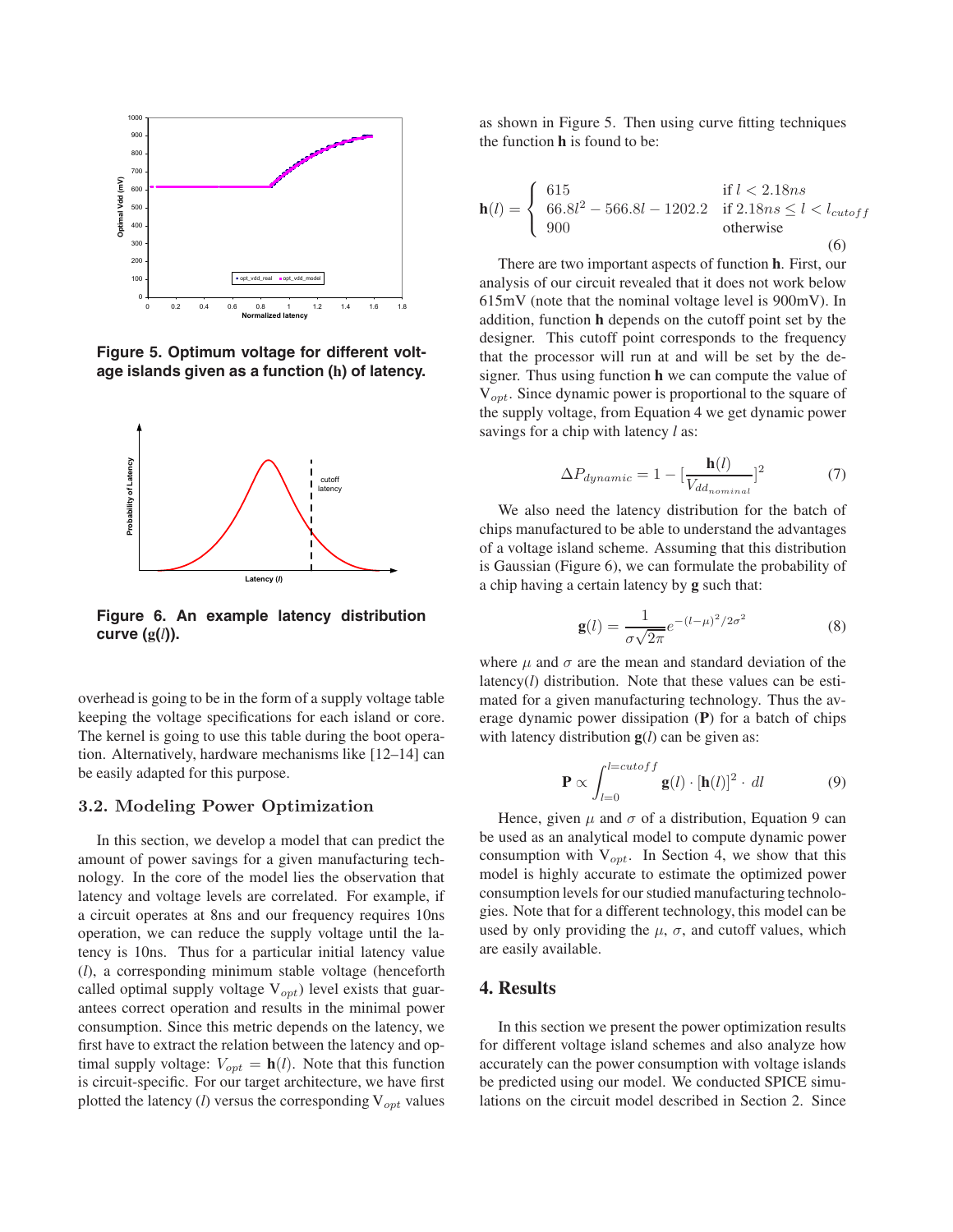the randomness of a parameter changes with  $\phi$ , we evaluate 7 different voltage islands schemes on 1000 multicore chips each with  $\phi$  values of 0.3, 0.5, and 0.7. The voltage islands can have a granularity of 1, 2, 4, 8, and 16 cores.





Figure 7 illustrates the power savings for different voltage island schemes with different amounts of randomness in variation. It shows the percentage of the power saving compared to the processor that uses nominal voltage (900mV) in all its cores. For a highly random case ( $\phi$  $= 0.3$ ), the dynamic power improvement can lie between 13.5% and 35.1%. For the highest correlated variations  $(\phi = 0.7)$ , on the other hand, the improvements range between 31.5% and 36.2%. For the  $\phi = 0.5$  model, we see that the dynamic power reduction is between 30.5% and 36.2%. We can reach two important conclusions from these results. First, customized supply voltage levels can be an attractive mean to reduce the power consumption in CMPs under process variations. Particularly, we see that the dynamic power consumption of the chip can be reduced by as much as 36.2% on average, which is achieved when each core is individually controlled (16 voltage islands). Second, depending on the manufacturing technology, even a single customized voltage for the whole chip can reduce the power consumption significantly. Particularly, for the  $\phi$ = 0.5 and  $\phi$  = 0.7 models, we see that a single customized voltage level can reduce the power consumption by 30.5% and 31.5%, respectively. Only when the spatial correlation is diminishing ( $\phi = 0.3$ ), we need individual control of the cores: for the  $\phi = 0.3$  model, a scheme that uses 16 voltage islands can save 35.1% of the dynamic power while the single voltage island scheme reduces the power consumption by only 13.5%.

Another interesting trend we observe in the results is that voltage islands having the same number of cores have almost same energy savings. For example, 2-vertical and 2 horizontal voltage islands have similar power savings.

**Accuracy of the model:** We compare the results obtained from the analytical model (Equation 9) with the empirical data from our experiments. The average error in **P** for  $\phi$ values 0.3, 0.5, and 0.7 are found to be 0.01%, 0.30%, and 0.44%, respectively. Thus our model gives highly accurate estimations of the dynamic power consumption.

# **5. Related Work**

Parameter variations have lately been a topic of interest in both industry and academia. Power optimizations under process variations have also been studied by several researchers. Previous works have proposed several circuitlevel techniques to counter the negative effects of process variations [4, 6, 10]. The inter- and intra-die process variations and their effects on circuit leakage is studied in detail by Rao et al. [23]. In another work, Rao et al. [24] analyze the impact of process variations on circuit leakage and propose methods to reduce them. Most of these techniques focus on analyzing the design statistically or by using static timing analysis, and then modifying the parts of the circuits that are most susceptible to variations. Ozdemir et al. [22] have proposed architectural techniques to improve chip yield under process variation effects. Besides, many gate-sizing strategies have been used on the critical or near critical regions of the circuit in order to reduce the effective latency [9].

Variable Voltage/Frequency Islands (VFI's) have been previously used by other researchers [7,18,19]. Marculescu et al. [18] show that VFI-based latency-constrained sys-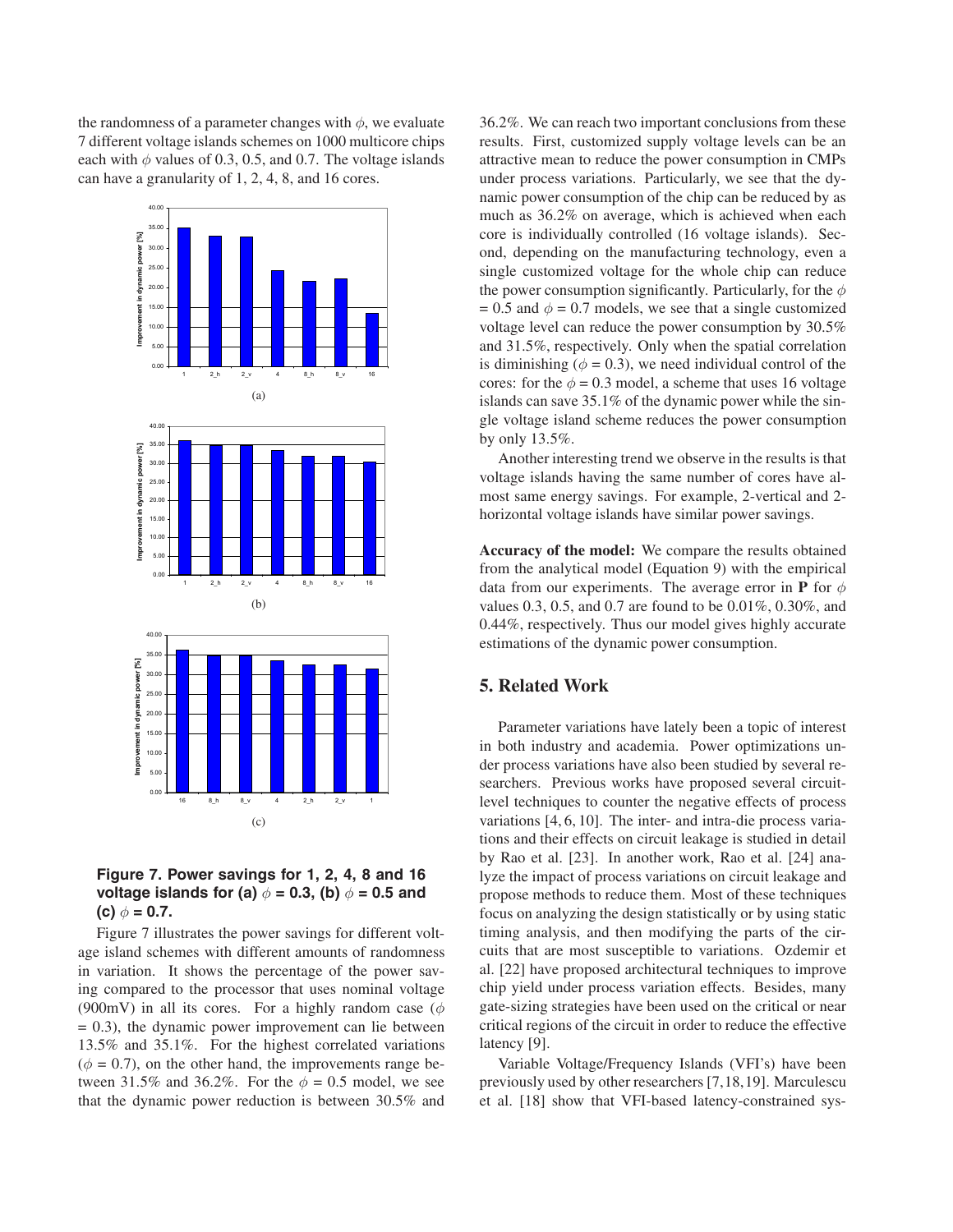tems are more likely to meet timing constraints than Single Clock, Single Frequency (SSV) based systems. In another work, Marculescu et al. [19] have suggested a GALS like architecture with multiple voltage islands for energy awareness under parameter variations. Dhar et al. [12] have designed a controller-based adaptive supply voltage scaling (AVS) mechanism for standard cell ASICs. Niyogi et al. [21] have addressed the issue of using multiple VFIs for energy optimization in media and signal processing applications. These works, although important and showing the advantages of customized voltage islands, do not study the CMPs but concentrate on application-specific processors. In a recent work, Humenay et al. [16] have studied the effects of core-to-core (C2C) variations on power dissipation and yield of chip multicore processors. The authors have investigated the effects of systematic variations on dense and distributed floorplans of a CMP, and used Adaptive Voltage Scaling (AVS) techniques to boost the performance of slow cores. Our work, on the other hand emphasizes on the importance of multiple voltage islands in a CMPs, to reduce power dissipation, and performs a detailed analysis of the advantages for various voltage island formations. To the best of our knowledge, there has been no previous work in analyzing the impact of multiple voltage islands on CMPs under process variation.

### **6. Conclusion**

In this work we analyzed the effects of parameter variations on CMPs with an emphasis on the power dissipation. We presented a variation modeling technique which involves five different variation parameters affected by both systematic and random variations. We have first described an accurate model that can be used to estimate the advantages of forming voltage islands. Our simulations indicate that a custom supply voltage is more effective than a predetermined nominal  $V_{dd}$  for the entire chip. Particularly, application of multiple voltage islands with a latency constraint cuts the power dissipation of CMPs by as much as 36.2%. We also show that for most manufacturing technologies, even a single customized supply voltage for the whole chip can reduce the power consumption substantially.

### **7. Acknowledgment**

This work was supported in part by the National Science Foundation (NSF) under grants IIS-0613568, CCF-0541337, CNS-0551639, IIS-0536994, CNS-0406341, CCF-0621443, CCF-0546278, and NSF/CARP ST-HEC program under grant CCF-0444405, and in part by Intel Corporation.

### **References**

- [1] Notebook Hardware Control, personal edition. http:// www.pbus-167.com/.
- [2] The R project for statistical computing. http://www. r-project.org.
- [3] R. Bai, N.-S. Kim, D. Sylvester, and T. Mudge. Total leakage optimization strategies for multi-level caches. In *ACM Great Lakes symposium on VLSI*, Chicago, Illinois, 2005.
- [4] S. Borkar, T. Karnik, S. Narendra, J. Tschanz, A. Keshavarzi, and V. De. Parameter variations and impact on circuits and microarchitectures. In *Proc. of the Design Automation Conference*, pages 338–342, Anaheim, CA, 2003.
- [5] K. A. Bowman and J. D. Meindl. Impact of die-to -die and within-die parameter fluctuations on the maximum clock frequency distribution for gigascale integration. *IEEE Journal of Solid State Electronics*, 37(2), Feb. 2002.
- [6] S. H. Choi, B. C. Paul, and K. Roy. Novel sizing algorithm for yield improvement under process variation in nanometer technology. In *Proc. of the Design Automation Conference*, pages 454–459. San Diego, CA, 2004.
- [7] P. Choudhary and D. Marculescu. Hardware based frequency/voltage control of voltage frequency island systems. In *CODES+ISSS '06: Proceedings of the 4th international conference on Hardware/software codesign and system synthesis*, pages 34–39, New York, NY, USA, 2006. ACM Press.
- [8] A. Das, S. Ozdemir, G. Memik, J. Zambreno, and A. Choudhary. Mitigating the effects of process variations: Architectural approaches for improving batch performance. In *Workshop on Architectural Support for Gigascale Integration (ASGI)*, June 2007.
- [9] A. Datta, S. Bhunia, J. H. Choi, S. Mukhopadhyay, and K. Roy. Speed binning aware design methodology to improve profit under parameter variations. In *Proc. of the Conf. on Asia South Pacific Design Automation*, pages 712–717, Yokohama, Japan, 2006.
- [10] A. Datta, S. Bhunia, S. Mukhopadhyay, and K. Roy. Delay modeling and statistical design of pipelined circuit under process variation. *IEEE Trans. on Computer-Aided Design of Integrated Circuits and Systems*, 2006.
- [11] A. Devgan and S. Nassif. Power variability and its impact on design. In *VLSID '05: Proceedings of the 18th International Conference on VLSI Design held jointly with 4th International Conference on Embedded Systems Design (VLSID'05)*, pages 679–682, Washington, DC, USA, 2005. IEEE Computer Society.
- [12] S. Dhar, D. Maksimovi, and B. Kranzen. Closed-loop adaptive voltage scaling controller for standard-cell asics. In *ISLPED '02: Proceedings of the 2002 international symposium on Low power electronics and design*, pages 103–107, New York, NY, USA, 2002. ACM Press.
- [13] M. Elgebaly and M. Sachdev. Efficient adaptive voltage scaling system through on-chip critical path emulation. In *International Symposium on Low Power Electronics and Design (ISLPED)*, 2004.
- [14] D. Ernst, N. S. Kim, S. Das, S. Pant, R. Rao, T. Pham, C. Ziesler, D. Blaauw, T. Austin, K. Flautner, and T. Mudge. Razor: A low-power pipeline based on circuit-level timing